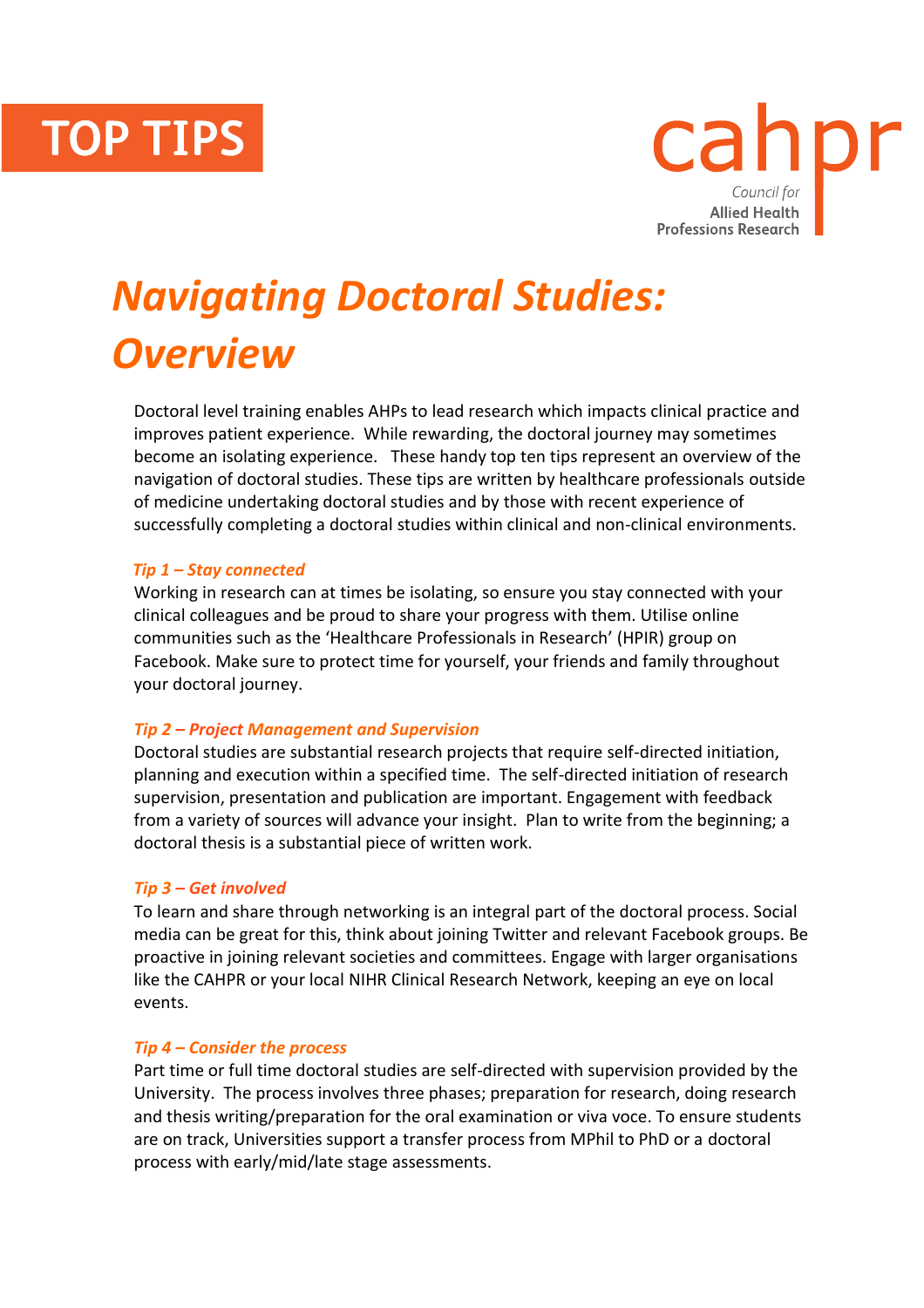# *Tip 5 – Personal development*

Personal development is a voyage of discovery that continues during the doctoral journey. Identify gaps in your skills and knowledge using the Researcher Development Framework (www.vitae.ac.uk), then fill those using CAHPR resources, Graduate school courses and other online courses. Don't forget to look after yourself whilst meeting your goals by developing skills in mindfulness, meditation and relaxation to build resilience.

# *Tip 6 – Future planning*

Future planning is essential, come up with a 2-5 year plan then figure out how to get there. Look at postdoctoral job adverts, identify the essential/desirable skills required by employers then use your Doctorate to gain those skills. Grant funding may take up to a year so prepare to apply in the final year of your doctorate.

# *Tip 7 – Funding*

Be prepared - time and effort in planning will be rewarded. Some doctorates do come with a small stipend. Be diverse in the places you seek support. Your professional body, charities, conferences and prizes will offer grants and bursaries. NIHR, CAHPR and CLAHRC all have various funding opportunities. A well-established support structure is vital if funding falls through.

# *Tip 8 – Health & wellbeing*

Make links with other doctoral students. Take regular breaks and take time to rest and recuperate, particularly after times of stress. Exercise allows breathing space when feeling blocked or frustrated. Meditation and mindfulness can be helpful: [https://www.headspace.com/.](https://www.headspace.com/) All universities should have free mental health provision for staff and students. The Samaritans and Mind offer invaluable support in times of crisis.

## *Tip 9 – Friends and family*

Undertaking a doctorate can be a particularly challenging experience. There are many deadlines to meet and much work to be done. This can take its toll on your relationships with friends and family. Communicate openly and honestly about your doctoral commitments. Make sure to create some non-negotiable time in your diary for friends. This will help to keep you grounded.

## *Tip 10 – Free resources*

CAHPR publishes useful resources and organise training events that may be used to supplement the University doctoral courses. Seminars and training events, including writing workshops, enable you to stay connected with your community, while learning new skills.

For contact details about your local hub and for further information about **cahpr** please visit our website [https://cahpr.csp.org.uk](https://cahpr.csp.org.uk/) 

## **Acknowledgments**

We would like to thank Dr Janet Deane (MSK Physiotherapy) for developing and leading this project. Thanks to Doctoral and Postdoctoral NMAHPs Gemma Clunie (Speech Therapy),